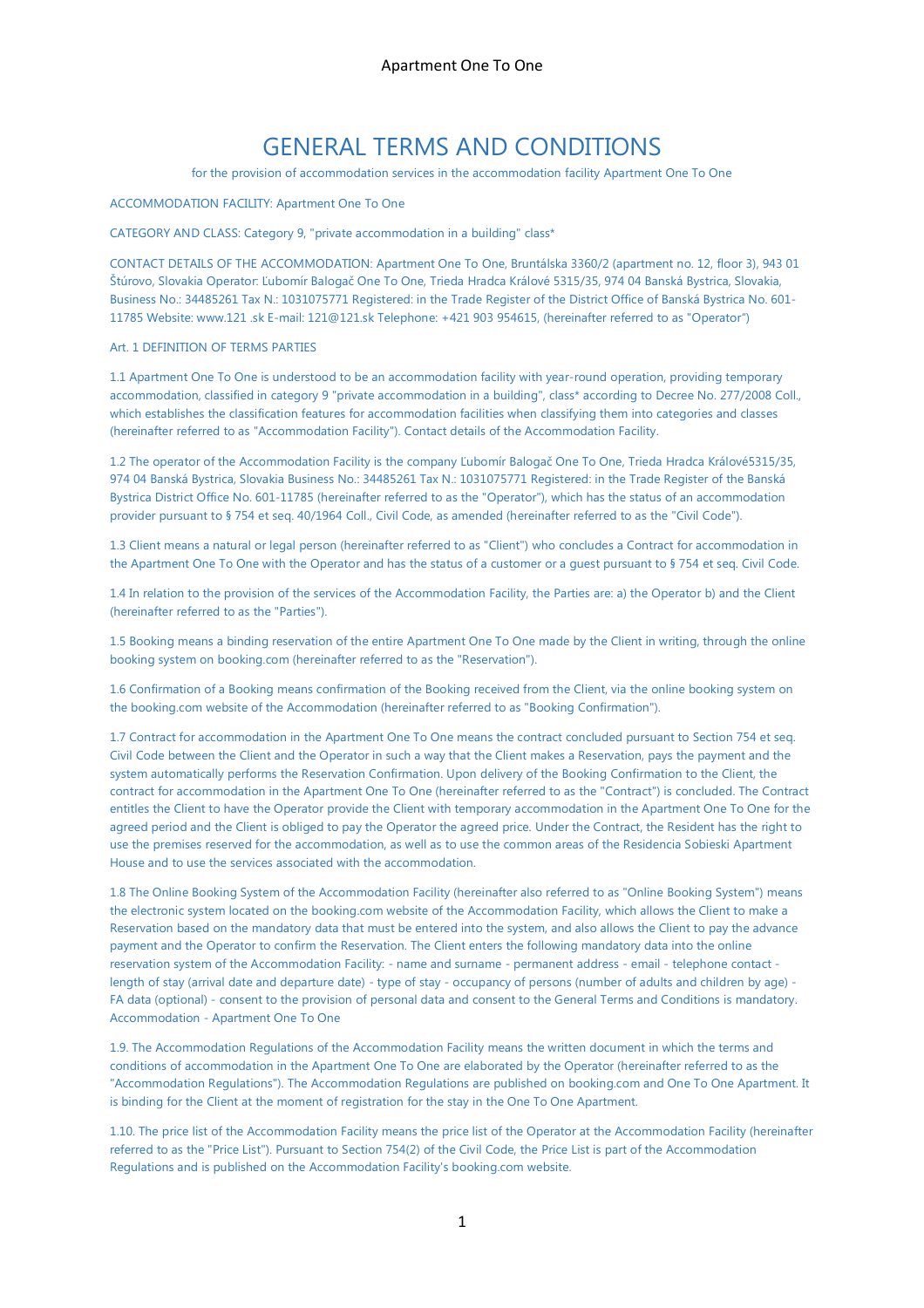1.11. The Complaints Procedure of the Accommodation Facility shall be understood as a written document in which the conditions for lodging complaints in the Accommodation Facility are elaborated by the Operator (hereinafter referred to as the "Complaints Procedure"). The Complaints Procedure is published in the Apartment One To One and is binding for the Client at the moment of registration for a stay in the One To One Apartment.

1.12. Force majeure (vis major) means in particular a natural or other uncaused, uncontrollable, unforeseeable, unavoidable and insurmountable event (in particular any weather conditions, etc.) which prevents the Operator from providing the agreed matters and it is not reasonably foreseeable that the Operator could have foreseen, averted or overcome this event and its consequences.

## Art. 2 INTRODUCTORY PROVISIONS

2.1 These General Terms and Conditions (hereinafter referred to as "GTC") are issued by the Operator and are intended to regulate in particular: a) the rules for the use of the online reservation system of the Accommodation Facility, b) the conditions for making a Reservation and the conditions for cancelling a Reservation, d) the rights and obligations between the Parties, which are defined further in these GTC, e) the terms of payment.

2.2 Different arrangements in the Contract (understood to be the Reservation made by the Client, which the Operator has agreed by the Reservation Confirmation), including its amendments, on the basis of which the Services are provided to the Client, shall prevail over the wording of the GTC.

2.3 These GTC are published on the Booking.com website of the Accommodation. The Operator reserves the right to unilaterally change the GTC. Any amendment to the GTC shall be effective on the date it is issued in writing by the Operator and shall be effective on the day following the date of its publication on the booking.com website of the Accommodation Facility, or may take effect at a later date after its publication as determined by the Operator in the relevant amendment to the GTC.

2.4 The Client is entitled to use the Accommodation Facility only if it agrees to the GTC.

2.5 Before making a Reservation, the Client is obliged to familiarize himself with the valid and effective GTC published at the time of making a Reservation of the Accommodation Facility, and by making a Reservation the Client unconditionally agrees to the GTC.

2.6 The information obligations pursuant to Section 10a of Act No. 250/2007 Coll. on Consumer Protection and on Amendments to Act No. 372/1990 Coll. of the Slovak National Council on Offences, as amended, are fulfilled by the relevant information being published in these GTC, in other documents of the Operator, which are referred to in Article 1 of these GTC, or in the online reservation system of the Accommodation Facility.

### Art. 3 BOOKING, CONCLUSION OF THE CONTRACT

3.1 When making a Booking, the Client shall look up the current information about the Apartment One To One according to the requirements entered in the online booking system on the booking.com website of the Accommodation Facility (arrival date, departure date, etc.). In the online booking system, the prices of accommodation in the Apartment One To One are indicated.

3.2 Subsequently, the Client makes the Reservation, in writing, via the online booking system of the Accommodation Facility, and the system automatically generates a system for payment, which the Client is obliged to pay according to the payment terms set out in Article 5 of these GTC. The Reservation becomes binding when the payment is credited to the Operator's current account.

3.3 The Operator, through booking.com, shall only confirm the Reservation in writing via the online booking system after checking the availability of the Accommodation Facility and after verifying that the Client has paid the assessed payment. The Booking Confirmation is also sent by booking.com via the online booking system to the Client's email address provided in the Booking.

3.4 Upon delivery of the Booking Confirmation to the Client by booking.com, the Contract between the parties is concluded.

#### Art. 4 SERVICES PROVIDED

4.1 By entering into the Contract, the Operator undertakes to provide the Client with the Accommodation to the extent agreed in the Contract and the Client is obliged to pay the Operator the agreed price and to compensate for any damage caused by the Client in connection with the use of the Accommodation.

The Client has the right to stay in the Apartment One To One of the Accommodation Facility from 16:00 on the first day of the Accommodation and no later than 10:00 on the last day of the Accommodation. The Client is obliged to duly hand over the vacated Apartment One To One to the Operator no later than 10:00 a.m. on the last day of the agreed period of Accommodation. If the Client is in default of this obligation, the Client shall be obliged to pay to the Operator for each day of delay the relevant price for accommodation according to the Price List of the Accommodation Facility.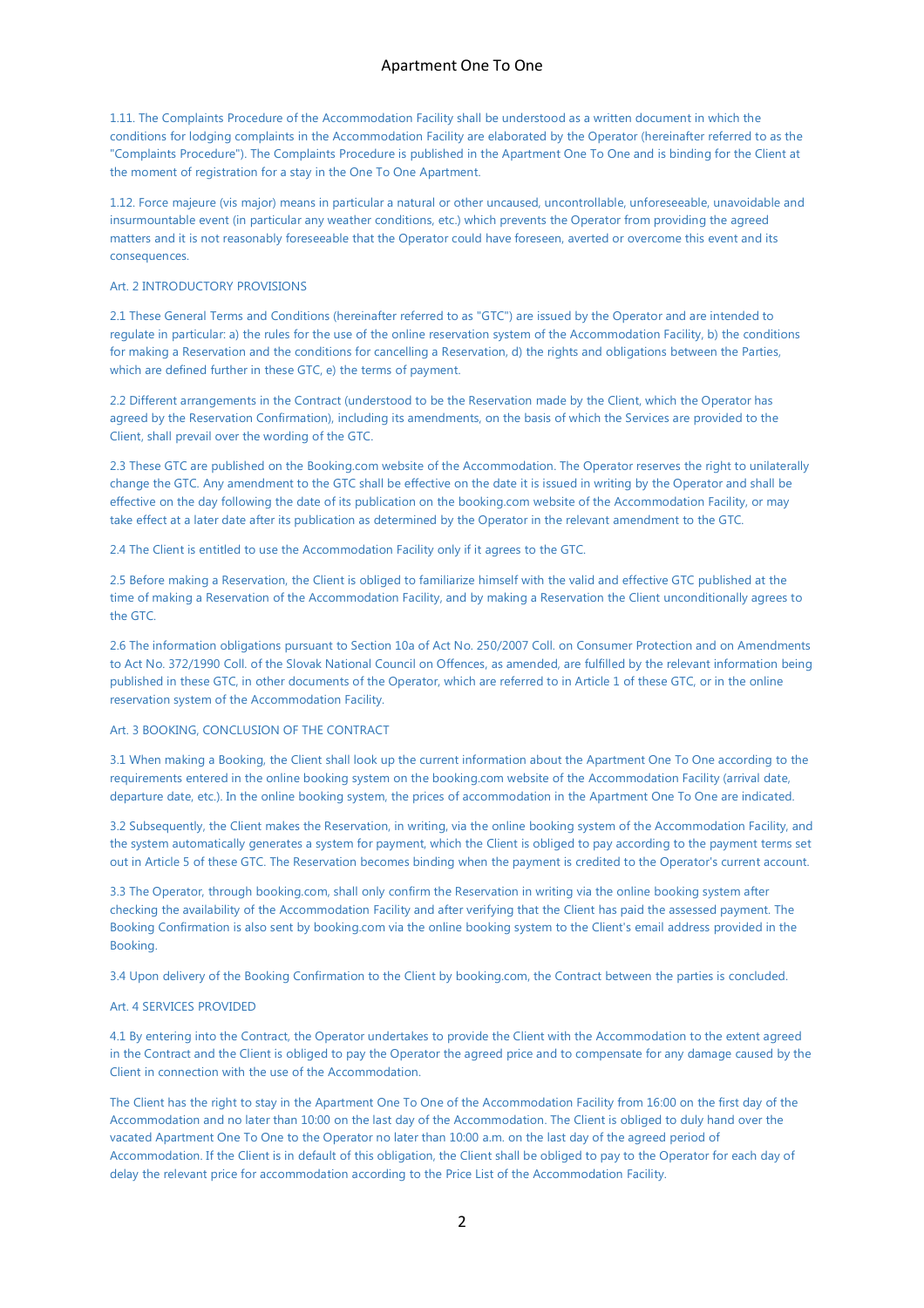4.2 If the Client has not stayed in the Apartment One To One by 24:00 on the first day of the agreed period of provision of the Services, the Operator shall have the right to withdraw from the Contract concluded with the Client. The Operator shall inform the Client of this fact, subject to the Client's availability, both by telephone and subsequently, without undue delay, shall also deliver the withdrawal from the Contract in writing by e-mail, which the Client has indicated in the Reservation.

4.3 The Client is obliged to inspect the Apartment One To One without undue delay after taking it over from the Operator for temporary use and to report any defects, discrepancies or objections to the Operator as soon as they are discovered. He shall do the same if he discovers any damage to the Apartment One To One or its inventory.

4.4 In the event that the Operator discovers any damage to the Apartment One To One or its inventory in the course of the provision of the Services or upon termination of the Client's accommodation, the Client shall fully indemnify the Operator for any damage to the Apartment One To One or its inventory. Likewise, the Client is obliged to compensate the Operator for damage caused to the Apartment One To One or its inventory if the damage is discovered by the Operator after the Client's accommodation has ended, even without the Client having notified the Operator of these facts.

4.5 The contact details of the Operator's responsible persons for all the purposes set out in these GTC, including the purposes set out in this clause, are published in the One To One Apartment.

#### Art. 5 PAYMENT TERMS

5.1 The Client is obliged to pay the Operator the agreed price for the Accommodation, which is the price set out in the Price List, unless the Parties agree otherwise. The Operator is entitled to require the Client to pay a deposit of 100% of the price for the Accommodation as part of the booking process.

5.2 The Client shall pay the price for the booked Accommodation in advance, in the form of a prepayment of 100% of the price of the booked Accommodation, through the Operator's online booking system via booking.com. The Operator shall use the symbols specified in the online booking system to make the payment.

5.3 The prices for the Accommodation set out in the Price List are final, including and accommodation tax payable to the relevant municipality. 5.4 The Operator may only change the price of the Accommodation from the Price List after the conclusion of the Contract or during the course of the Accommodation if the Client subsequently changes the length of the stay in the Apartment One To One with the Operator's consent.

5.4 The Operator shall make the additional billing on the day of termination of the stay and departure of the Client from the Accommodation Facility. The basis for the billing shall be the invoice or the bill for compensation for damages, which must have the requirements of a proper tax document. If, with the Operator's consent, the scope of the Accommodation has been extended during the stay and the Client pays the balance on the basis of the invoice issued, the Client shall pay the balance in a non-cash form to the Operator's current account specified in the invoice. In the case of non-cash payment, payment shall be understood as a credit to the Operator's current account.

5.6 If the Client wishes to issue an invoice to a legal entity or a natural person-entrepreneur, he/she is obliged to inform the Operator of this fact when making a Booking through the online booking system of the accommodation facility booking.com, where he/she shall enter the exact and correct invoicing data (business name, registered office, VAT ID, VAT ID, bank connection) in the appropriate field. Changes are no longer possible after the payment has been made.

#### Art. 6 WITHDRAWAL FROM THE CONTRACT BY THE CLIENT, CANCELLATION FEE

6.1 The Client is not entitled to withdraw from the Contract pursuant to Section 7(paragraph 6)(k) of Act No. 102/2014 Coll. on Consumer Protection in the Sale of Goods or Provision of Services under a Distance Contract or a Contract Concluded Outside the Seller's Premises, as amended.

6.2 The Client has the right to unilaterally withdraw from the Contract and not to use the provision of Services in the Accommodation Facility only under the conditions set out in the following paragraphs of this Article of the GTC.

6.3 If the Client unilaterally withdraws from the Contract and does not use the accommodation in the Accommodation Facility more than 14 calendar days (inclusive) before the first day of the agreed period of accommodation, no cancellation fee shall be payable.

6.4 If the Client unilaterally withdraws from the Contract and does not use the Services at the Accommodation Facility within a period of 13 calendar days (inclusive) up to and including 7 calendar days (inclusive) before the first day of the agreed period of Accommodation, the Client shall pay the Operator a cancellation fee of 50% of the price of the Services as agreed in accordance with the Price List at the time of conclusion of the Contract and quantified in the online booking system at the time of making the Reservation.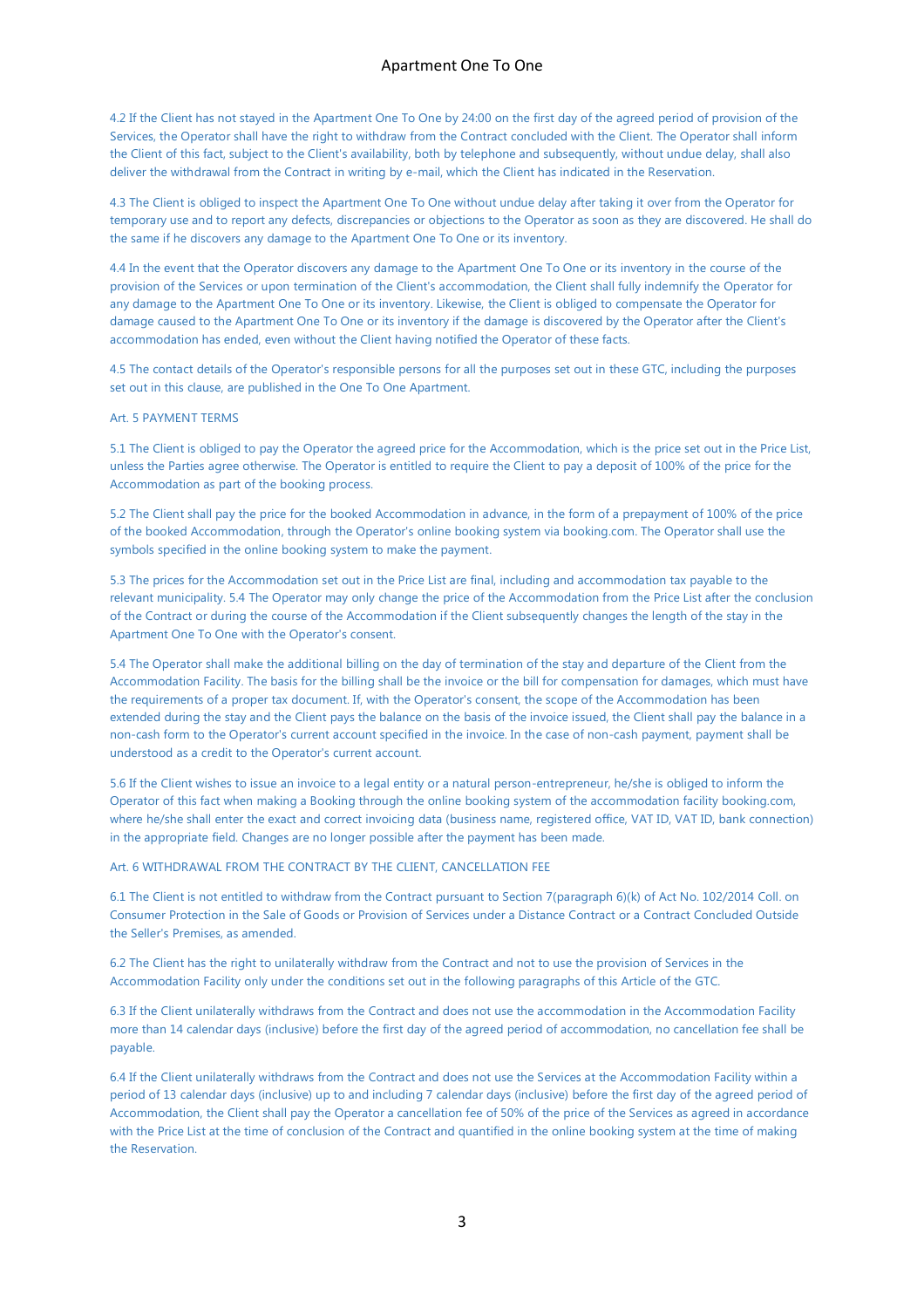6.5. If the Client unilaterally withdraws from the Contract and does not use the Accommodation in the Accommodation Facility within a period of less than 7 calendar days before the first day of the agreed period of Accommodation, the Client shall pay the Operator a cancellation fee of 100% of the price for the Accommodation, which was agreed according to the Price List at the time of conclusion of the Contract and quantified in the online booking system at the time of making the Reservation.

6.6 In the event of cancellation of the Contract by the Client pursuant to clause 6.3 of this Article of the GTC, the Operator shall refund to the Client the full amount of the advance payment paid for the price of the Accommodation through booking.com, no later than 30 calendar days from the date of receipt of the cancellation of the Contract by the Client, with the cost of bank charges associated with the refund to be borne in full by the Client.

6.7 In the event of withdrawal from the Contract by the Client pursuant to clauses 6.4 and 6.5 of this Article of the GTC, the Operator shall send the Client a written notice of the Operator's claim to the cancellation fee with a calculation of its amount, whereby the Operator is entitled to set off its claim to the cancellation fee against the advance payment for the Accommodation, or part thereof, paid by the Client by unilateral set-off. The Operator shall be entitled to send the written notification pursuant to this clause of the GTC together with the notification of unilateral set-off to the Client in writing to the address indicated by the Client in the Booking or electronically to the Client's e-mail address indicated in the Booking. The Operator shall refund the amount exceeding the mutual claims of the Client and the Operator to the Client by wire transfer to the bank account from which the advance payment for the price of the Accommodation was paid by the Client, no later than 30 calendar days from the date of receipt of the withdrawal from the Contract by the Client, with the costs of bank charges associated with the refund to be borne in full by the Client.

#### Art. 7 WITHDRAWAL FROM THE CONTRACT BY THE OPERATOR, CANCELLATION FEE

7.1 The Operator shall be entitled not to conclude the Contract with the Client for the following reasons: a) if the Client has not paid in advance the advance payment for the price of the Accommodation duly and on time, which has been agreed through the online booking system in accordance with these GTC, b) if the Client has made a Reservation for the Accommodation with false or incorrect data, c) if the Client has unpaid obligations already due to the Operator, in any amount and for any reason whatsoever.

7.2 The Operator shall be entitled to withdraw from the Contract and not to provide the Client with Accommodation in the Accommodation Facility for the following reasons: a) if the Client has outstanding obligations due to the Operator, in any amount and for any reason, b) the Contract was concluded on the basis of a Reservation made by the Client with false or incorrect data, c) there are circumstances for which the Operator is not liable, e.g. Force Majeure circumstances for which it is not possible to fulfil the obligations under the Contract, d) the Operator has reasonable grounds to believe that the provision of Accommodation in the Accommodation Facility could jeopardise the proper operation or security of the Accommodation Facility and/or the safety of the Client and/or the reputation of the Accommodation Facility and/or the Operator in relation to the public, e) if the Client grossly violates good manners and/or otherwise grossly breaches his/her obligations under the Contract, the Accommodation Facility - Apartment One To One despite a verbal warning from the Operator, f) if the Client grossly violates and/or breaches these GTC and/or the Accommodation Regulations, g) if the Client has not checked in at the Apartment One To One until 24:00 on the first day of the agreed Accommodation period.

7.3 In the event that the Operator withdraws from the Contract for reasons on the part of the Client, which are specified in clause 7.2 under a), b) and d) of this Article of the GTC, the Operator shall have the right to charge the Client a cancellation fee in the amount of 100% of the price of the Services, which were agreed in the Contract according to the Price List and could not be provided to the Client due to the withdrawal from the Contract, in the event that the reason for withdrawal from the Contract has been established by the Operator within a period of less than 7 calendar days before the first day of the agreed period of Accommodation.

7.4 If the Operator withdraws from the Contract for reasons on the Client's side, which are listed in clause 7.2 under e), f) and g) of this Article of the GTC, the Operator shall have the right to charge the Client a cancellation fee in the amount of 100% of the price of the Accommodation, which was agreed in the Contract according to the Price List and could not be provided to the Client due to the withdrawal from the Contract.

7.5 In the event of withdrawal from the Contract by the Operator pursuant to this Article of the GTC, the Operator shall send the Client a written withdrawal from the Contract stating the reason for withdrawal pursuant to this Article of the GTC. In the cases referred to in clause 7.2 of the GTC, the Operator shall send together with the withdrawal from the Contract a notice of the Operator's claim to the cancellation fee pursuant to this Article of the GTC, together with a quantification of its amount, whereby the Operator is entitled to set off its claim to the cancellation fee unilaterally against the advance payment made by the Client for the price of the Accommodation. The Operator is entitled to send the withdrawal from the Contract pursuant to this Article of the GTC to the Client in writing to the address indicated by the Client in the Reservation or electronically to the Client's e-mail address indicated in the Reservation or to deliver it to the Client in person. Withdrawal from the Contract shall be effective on the date of its delivery to the Client.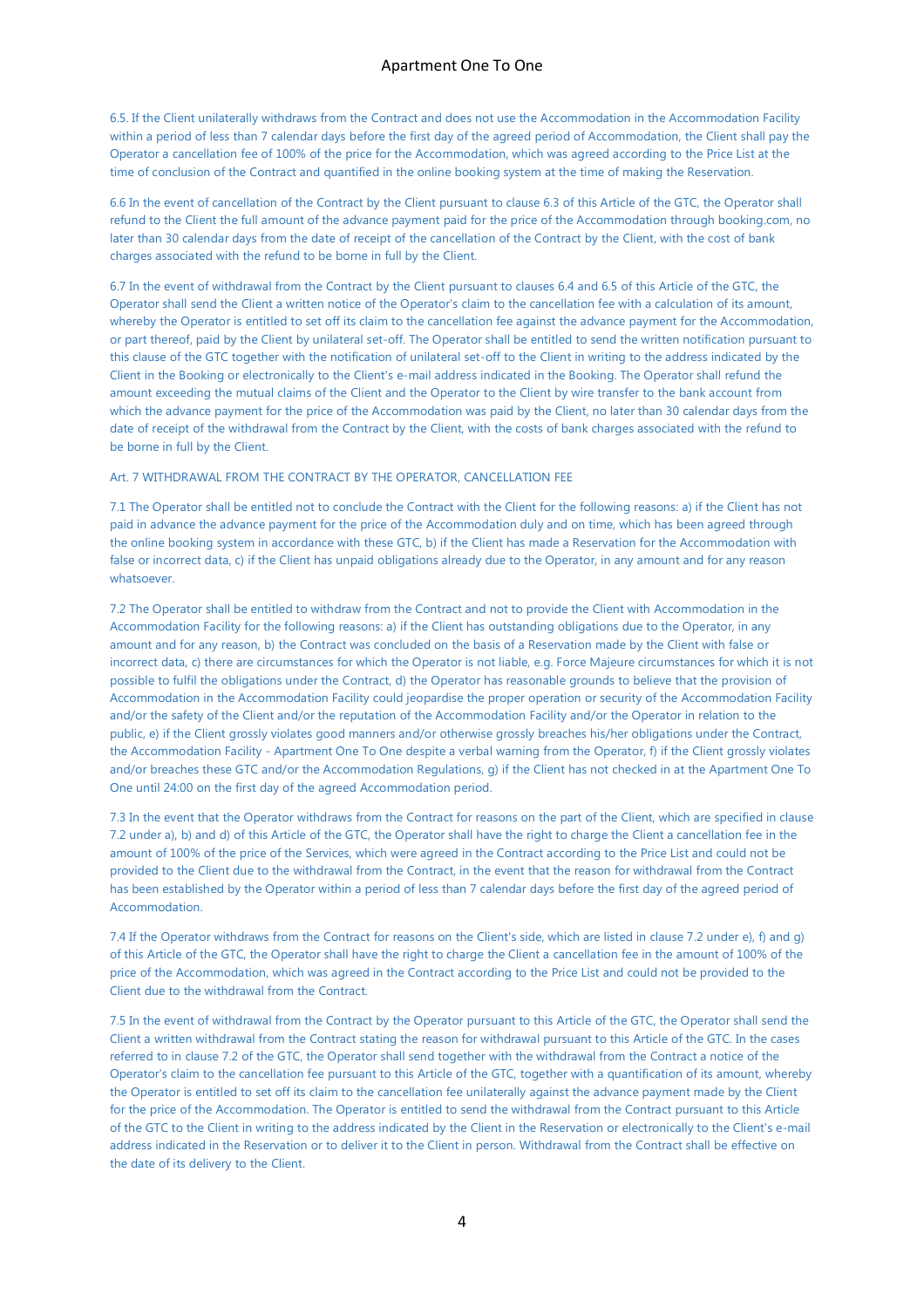7.6 In the event of withdrawal from the Contract by the Operator for the reason set out in clause 7.2(c) of this Article of the GTC or in the event of failure to conclude the Contract with the Client for the reasons set out in clause 7.1(b) and (c) of this Article. The Operator shall return to the Client by wire transfer to the Client's bank account the full amount of the advance payment for the price of the Accommodation to the bank account from which the advance payment for the price of the Accommodation was paid, no later than 30 calendar days from the date of receipt of the withdrawal from the Contract by the Operator or from the date of the non-contract conclusion by the Operator, while the costs of bank charges associated with the return shall be borne in full by the Client.

#### Art. 8 PROTECTION OF CLIENTS' PERSONAL DATA

8.1 The personal data of the Clients provided by the Client to the Operator via the online booking system when making a Booking, further provided by the Client to the Operator in any form when concluding the Contract, further provided by the Client to the Operator in person when staying in the One To One Apartment, or provided by the Client to the Operator in connection with the provision of the Accommodation on the basis of the concluded Contract, shall be processed in accordance with the relevant articles of REGULATION (EU) 2016/679 OF THE EUROPEAN PARLIAMENT AND OF THE COUNCIL of 27. April 2016 on the protection of natural persons with regard to the processing of personal data and on the free movement of such data and repealing Directive 95/46/EC (General Data Protection Regulation) and the relevant provisions of Act No. 18/2018 Coll. on the Protection of Personal Data and on Amendments and Additions to Certain Acts, as amended.

8.2 Details of the processing of Clients' personal data by the Operator are set out on the website of the Accommodation Facility. The Client's consent to the processing of personal data is dealt with as part of making a Booking through the online booking system.

## Art. 9 LIABILITY OF THE ACCOMMODATION ESTABLISHMENT AND THE GUEST

9.1 The Operator shall not be liable for items brought into the apartment area by guests, valuables and money, as well as for damage caused to stored items.

9.2 The guest is liable for damages caused to the property of the private accommodation in accordance with the applicable regulations. The client, as the responsible representative, is liable for damages caused by minors for whom he/she is responsible, as well as for damages caused by persons who are on the premises of the private accommodation and whose stay there was made possible by the guest. The client is obliged to act in such a way as to avoid damage to health, property, nature and the environment. Before leaving the apartment, the Client shall duly check that the windows and doors are closed, switch off all electrical appliances, turn off the water taps and lock the front door properly. Use the balcony to store the Client's sports equipment and other belongings.

9.4 In the event of damage caused by the Client to the Operator's property, the Client is obliged to pay compensation for the damage caused no later than the day of the end of the stay or on the basis of an invoice issued within 14 days of the end of the stay, within the due date. In the event that the Client refuses to pay the price for the damage caused, the Operator is entitled to charge the Client a contractual penalty of 0.05% for each day of delay on the amount due.

9.5 The Operator shall not perform special custody for the Clients and shall not accept any items from the Clients for special custody.

9.6 The right to compensation for damage must be exercised by the Client with the Operator without undue delay after the damage has been discovered, while this right shall expire if it has not been exercised no later than the 15th day after the day on which the injured Client became aware of the damage.

9.7 The Operator shall not be liable for any damage or theft of the Client's motor vehicle, including its parts and accessories (roof boxes, bike racks, etc.) or any items contained in the motor vehicle which is parked in the parking lot in front of the Accommodation Facility, as it is not a secure parking lot and no contract for the custody or storage of the motor vehicle exists between the Client and the Operator.

### Art. 10 SERVICE OF PROCESS AND FINAL PROVISIONS

10.1 All acts and claims arising from these GTC must be performed in the form set out in these GTC for the individual act or claim. A Delivery shall be deemed to have been duly made if it has been delivered to the addressee by registered mail, in person or electronically by e-mail. Delivery may be made in the case of the Operator to the contact details set out in these GTC, and in the case of the Client to the contact details set out in the Booking. A Delivery delivered by post shall be deemed to have been received on the date marked as the date of delivery on the delivery receipt or other document used for this purpose by the carrier, if returned to the sender. If no such document is returned to the sender, the day of service shall be deemed to be the 20th day from the day on which the delivery is handed over to the bearer for carriage, irrespective of whether the addressee has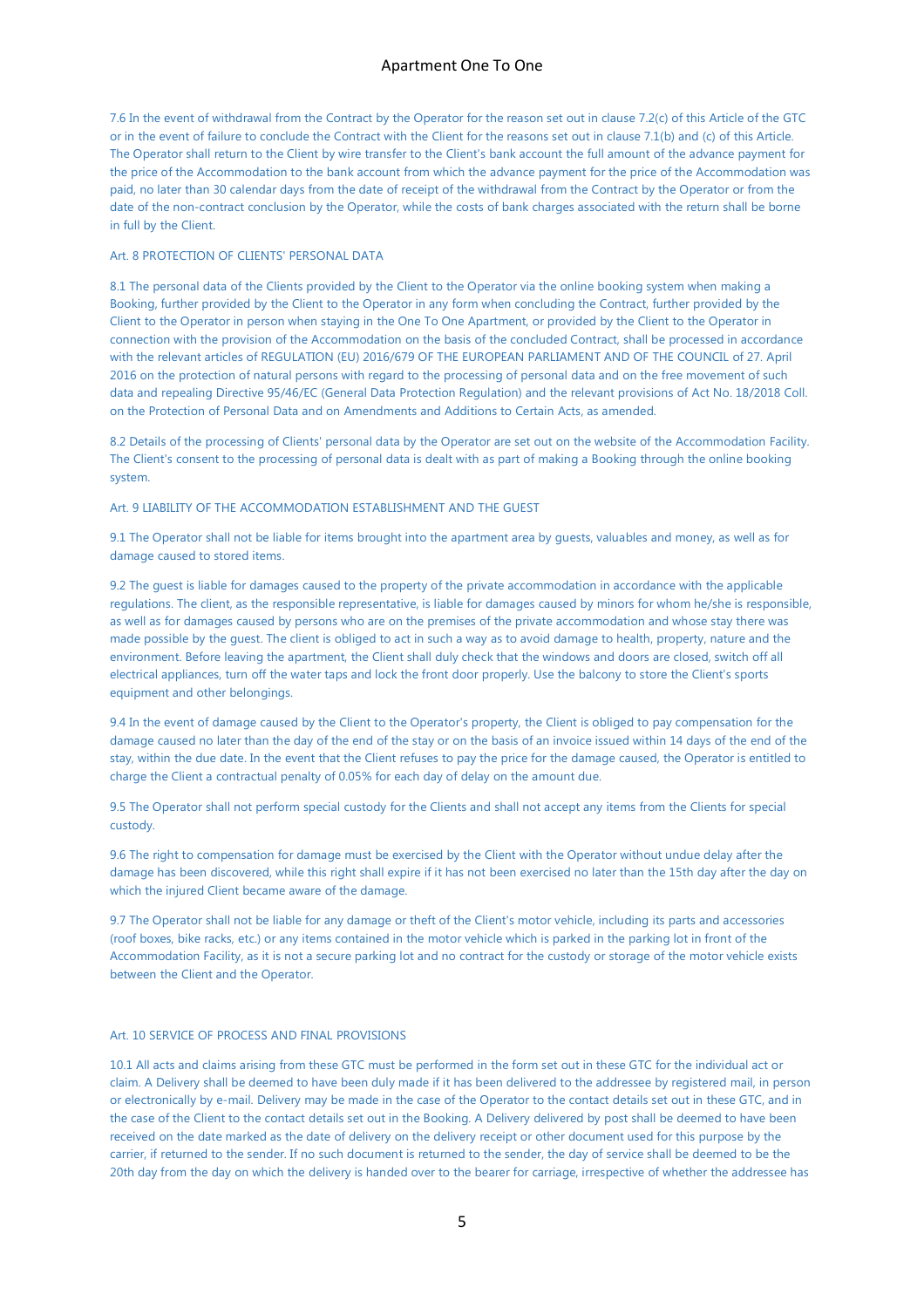been notified of the delivery. If the service of the document could not be effected by the bearer for reasons attributable to the addressee, the day on which such document is returned to the sender, with a statement of the reason why the document could not be served, shall be deemed to be the day of service. The sender shall prove that the delivery has been sent by means of a delivery note or other similar document used in dealings with the carrier. In the case of a Delivery delivered by hand, the date of delivery shall be the date on which the Delivery is proved to have been delivered to the addressee. Where the addressee refuses to accept personal service, the day on which the addressee refuses to accept personal service shall be deemed to be the day of delivery. In the case of electronic service by e-mail, the date of service shall be deemed to be the date on which the electronic message is sent. Electronic Delivery by e-mail shall be deemed to have been delivered on the date of sending of the electronic message by the Operator to the Client's e-mail address provided in the Booking, even if the Client has provided it incorrectly, regardless of the reason for such incorrectness.

10.2 These GTC and the legal relations arising on the basis thereof shall be governed by the law of the Slovak Republic.

10.3 Should any provision of these GTC be or become invalid, ineffective or unenforceable, such invalidity, ineffectiveness or unenforceability shall not affect the other provisions of these GTC.

10.4 The competent court of the Slovak Republic shall have exclusive jurisdiction to settle any disputes arising out of these GTC and the Contract.

10.5 These GTC shall come into force on the date of issue and shall come into effect on 15 May 2022.

In Banská Bystrica, on 15 May 2021

On behalf of the Operator: ............................................................... Ľubomír Balogač

Eubonír Balogač Cze To Oge Banská Espiritu 37404

Attachments:

ACCOMMODATION REGULATIONS

COMPLAINT REGULATIONS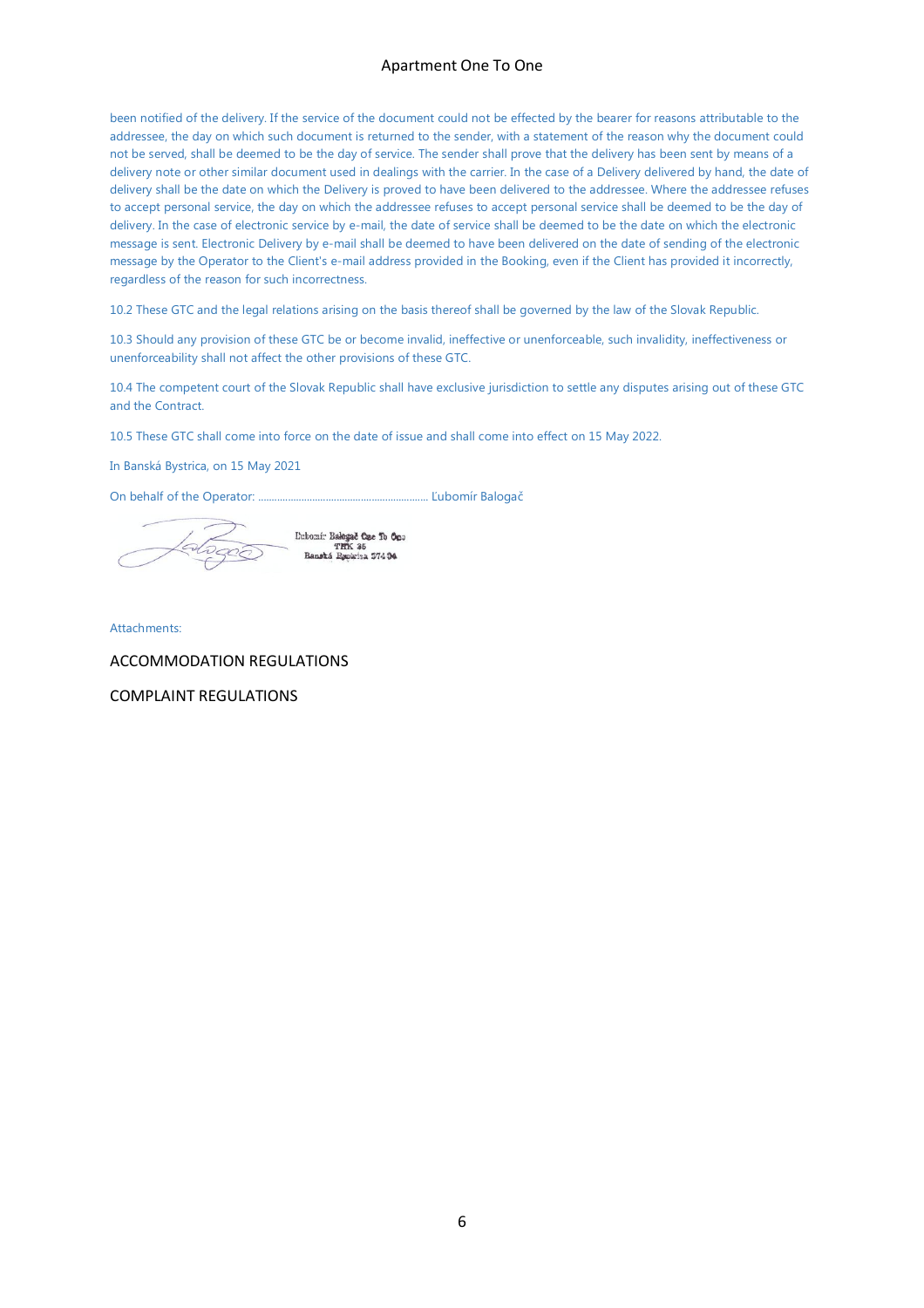# ACCOMMODATION REGULATIONS

Accommodation facility - Apartment One To One

## CONTACT DETAILS OF THE ACCOMMODATION FACILITY

Apartment One To One, category 9 "private accommodation in a building" class Website: www.121.sk E-mail: 121@121.sk Telephone: +421 903 954615

#### ADDRESS OF THE ACCOMMODATION

Apartment One To One, Bruntálska 3360/2 (apartment no. 12, floor 3), 943 01 Štúrovo, Slovakia

IDENTIFICATION DATA OF THE OPERATOR OF THE ACCOMMODATION FACILITY APARTMENT ONE TO ONE

Operator: Ľubomír Balogač One To One, Trieda Hradca Králové 5315/35, 974 04 Banská Bystrica, Slovakia,BUSINESS N.: 34485261 TAX N.: 1031075771 Registered: in the Trade Register of the Banská Bystrica District Office No. 601-11785 (hereinafter referred to as "Operator")

#### Art. 1 INTRODUCTORY PROVISIONS

1.1 The Apartment One To One is an accommodation facility with year-round operation, providing temporary accommodation in the One To One Apartment, classified in category 9 "private accommodation in a building", class\* according to the Decree No. 277/2008 Coll., which establishes the classification features for accommodation facilities when classifying them into categories and classes (hereinafter referred to as the "Accommodation Facility").

1.2 The Client is a natural or legal person (hereinafter referred to as the "Client") who has entered into a Contract for accommodation in Apartment One To One (hereinafter referred to as the "Contract") with the Operator of the Accommodation Facility in the manner and under the terms and conditions specified in the General Terms and Conditions for the Provision of Accommodation Services in Apartment One To One (hereinafter referred to as the "General Terms and Conditions"), which are published on the booking.com website of the Accommodation Facility.

1.3 In particular, the Accommodation Facility provides accommodation services (hereinafter referred to as the "Services") to the Clients within the scope as defined in the GTC.

1.4 The Operator of the Accommodation Facility is obliged to: a) according to Act No. 253/1998 Coll. on reporting the residence of citizens of the Slovak Republic and the register of inhabitants of the Slovak Republic, as amended, to keep a book of accommodated persons, which contains data on the name, surname of the accommodated person, the number of his/her identity card or travel document, the address of permanent residence and the period of accommodation, b) according to Act No. 404/2011 Coll. on the residence of foreigners and on amendments and supplements to certain acts, as amended, to verify the identity of the foreigner at the time of accommodation and to enter his/her nationality and date of birth in the book of accommodated persons, to ensure the completion of the official form on reporting the foreigner's residence and to deliver it to the Police Force within five days of accommodation.

1.5 For the purpose referred to in point 1.4 of this Article of the Accommodation Regulations, the Client shall present a valid identity card or travel document to the Operator for inspection upon check-in. Any Client who is not a citizen of the Slovak Republic is obliged to fill in and sign the form on reporting of stay, which will be issued by the Operator on the basis of the submitted identity document. All data in the reporting form must be given completely and truthfully.

1.6 In the interest of their health and safety, Clients are obliged to inform the Operator upon check-in of their serious health problems or handicaps, in order to be adequately provided with medical assistance if necessary, or special treatment in the event of evacuation and other unexpected events.

1.7 These Accommodation Regulations are published on the Accommodation's website booking.com and in the One To One Apartment. The Operator reserves the right to unilaterally change the Accommodation Regulations. Any amendment to the Accommodation Regulations shall be effective on the date it is issued in writing by the Operator and shall take effect on the day following the date of its publication on the booking.com website of the Accommodation Facility, or may take effect at a later date after its publication as determined by the Operator in the relevant amendment to the Accommodation Regulations.

1.8 The Accommodation Regulations shall be binding on the Client from the moment the Booking is made.

1.9. Before making a Booking, the Client is obliged to familiarize himself with the valid and effective Accommodation Regulations published at the time of making the Booking on the website of the Accommodation Facility booking.com, and by making a Booking the Client unconditionally agrees to the Accommodation Regulations.

Art. 2 CONDITIONS AND METHOD OF ACCOMMODATION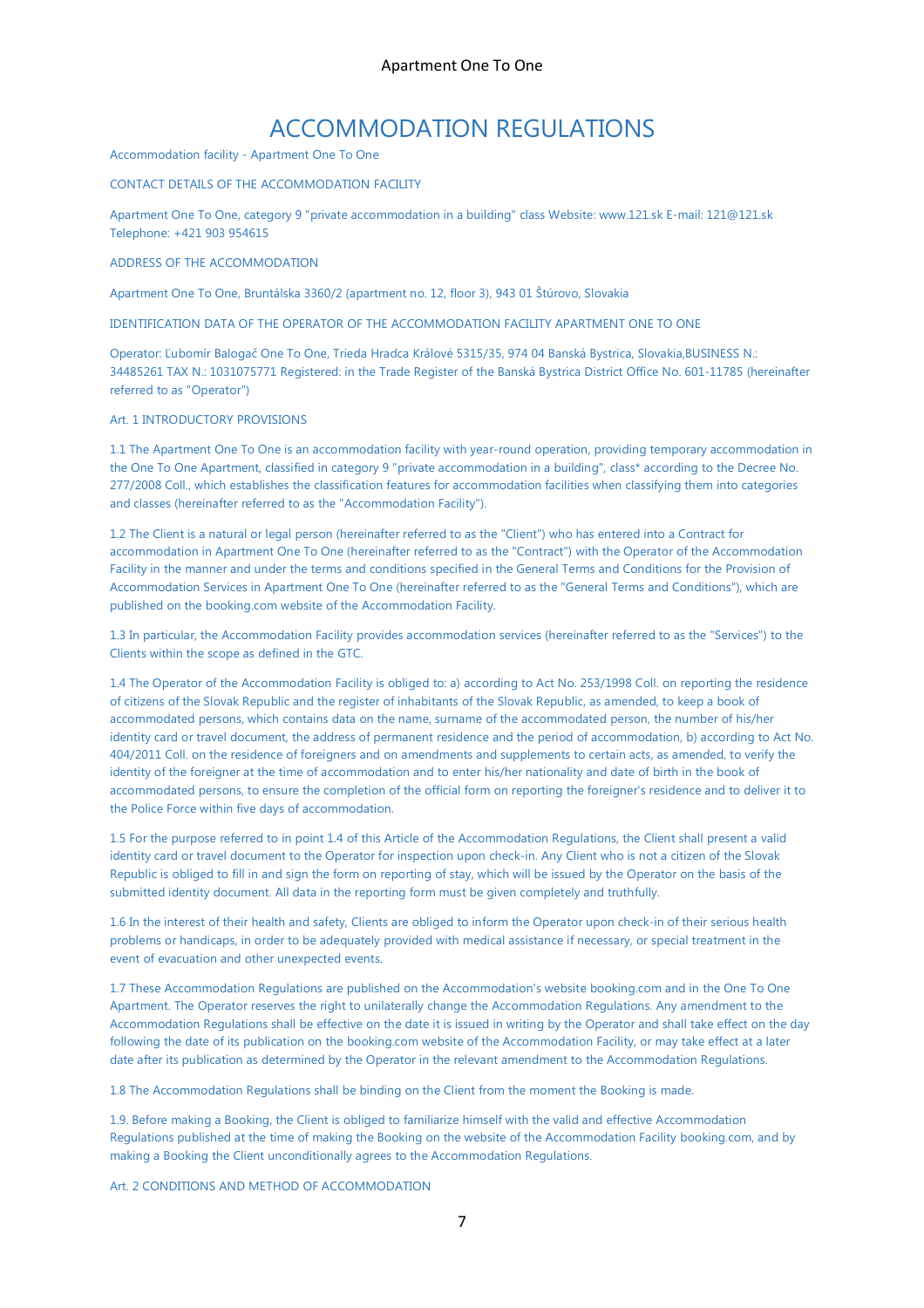2.1 The Client has the right to stay in the Apartment One To One of the Accommodation Facility and use its Services from 16:00 on the first day of the agreed Service Period until 10:00 on the last day of the agreed Service Period at the latest. The Client is obliged to duly hand over the vacated Apartment One To One to the Operator no later than 10:00 a.m. on the last day of the agreed period of provision of the Services. If the Client is in default of this obligation, the Client shall be obliged to pay to the Operator for each day of delay the relevant price for accommodation according to the Price List of the Accommodation Facility, which is part of these Accommodation Regulations.

2.2 In exceptional cases, the Client may be accommodated earlier than from 4:00 p.m. on the first day of the agreed period of provision of the Services, or the Client may be allowed to terminate the provision of the Services after 10:00 a.m. on the last day of the agreed period of provision of the Services, if this has been agreed in advance with the Operator or if the Operator agrees and the current situation in the Apartment One To One of the Accommodation Facility so permits. The said Services will be charged to the Client according to the current Price List.

2.3 If the Client has not stayed in the Apartment One To One by 24:00 on the first day of the agreed period of provision of the Services, the Operator shall have the right to withdraw from the Contract concluded with the Client and cancel the provision of the Services. The Operator is obliged to inform the Client of this fact, according to the availability of the Client, firstly by telephone and then without undue delay in writing by e-mail, which the Client has indicated in the Reservation. In this case, the Operator has the right to charge the Client a cancellation fee in the amount and in the manner specified in the Operator's GTC.

2.4.In exceptional cases, especially in the event of technical defects that would prevent the Client from making full use of the One To One Apartment, the Operator may offer the Client accommodation other than the agreed accommodation, provided that it does not differ substantially from the agreed accommodation. 2.5. The Client is obliged to inspect the Apartment One To One without undue delay after taking it over from the Operator for temporary use and to report any possible defects, discrepancies or reservations to the Operator as soon as they are discovered. He shall do the same if he discovers any damage to the Apartment One To One or its inventory.

2.6 In the event that the Operator discovers any damage to the Apartment One To One or its inventory in the course of the provision of the Services or upon termination of the Client's accommodation, the Client shall fully indemnify the Operator for any damage to the Apartment One To One or its inventory. Likewise, the Client is obliged to compensate the Operator for damage caused to the Apartment One To One or its inventory if the damage is discovered by the Operator after the end of the Client's accommodation, even without the Client having notified the Operator of these facts.

2.7 The Apartment One To One shall be deemed to have been vacated by the Client in the event that the Client removes from the Apartment One To One all items brought into the One To One Apartment, checks the condition of the Apartment One To One with the Operator, surrenders the keys to the Operator, and checks out of the One To One Apartment.

2.8 The Client acknowledges that in case of necessity, urgency to resolve an emergency situation (e.g. threat of an accident, violation of the conditions of accommodation, etc.) and also for the purpose of providing the agreed Services (e.g. management, disposal of municipal waste, etc.), authorized persons of the Operator shall enter the One To One Apartment, even without the presence of the Client.

## Art. 3 BASIC OBLIGATIONS OF THE ACCOMMODATED CLIENTS

3.1 The Client is obliged to act in such a way as to avoid damage to health, to the property of the Operator, in particular to the Apartment One To One and its facilities, to the surroundings of the One To One Apartment, to nature and to the environment where the Apartment One To One is located, while staying in the One To One Apartment.

3.2 In order to protect the health of the Clients staying in Apartment One To One and to protect the Operator's property, Apartment One To One must keep the entrance door locked during the Clients' stay in Apartment One To One. Clients may not allow persons other than Clients staying in Apartment One To One , or exceptionally during the Clients' restricted visiting hours, into Apartment One To One, but only with their prior express consent. Before opening the front door to other persons, the Client shall ascertain the reason for the request of such persons to enter the Apartment One To One and, unless there is a reason not to do so, shall not admit such persons to the One To One Apartment. If there is any doubt as to the reason for such persons' request to enter the One To One Apartment, the Client shall contact the Operator immediately.

3.3 The Client is only entitled to receive visitors in the Apartment One To One during the designated hours of 8:00 a.m. to 10:00 p.m. daily. After the reserved time, only accommodated Clients may stay in the One To One Apartment.

3.4. Should the Operator discover that persons other than the accommodated Clients are present in the Apartment One To One after the reserved time, this shall constitute a breach of the Accommodation Regulations and the Operator may withdraw from the Contract or may charge the accommodated Client for such persons the price of the Services to the extent specified in the Price List provided under the Contract to the Client itself, in accordance with the Price List in force at the time of the discovery of the breach of the Accommodation Regulations.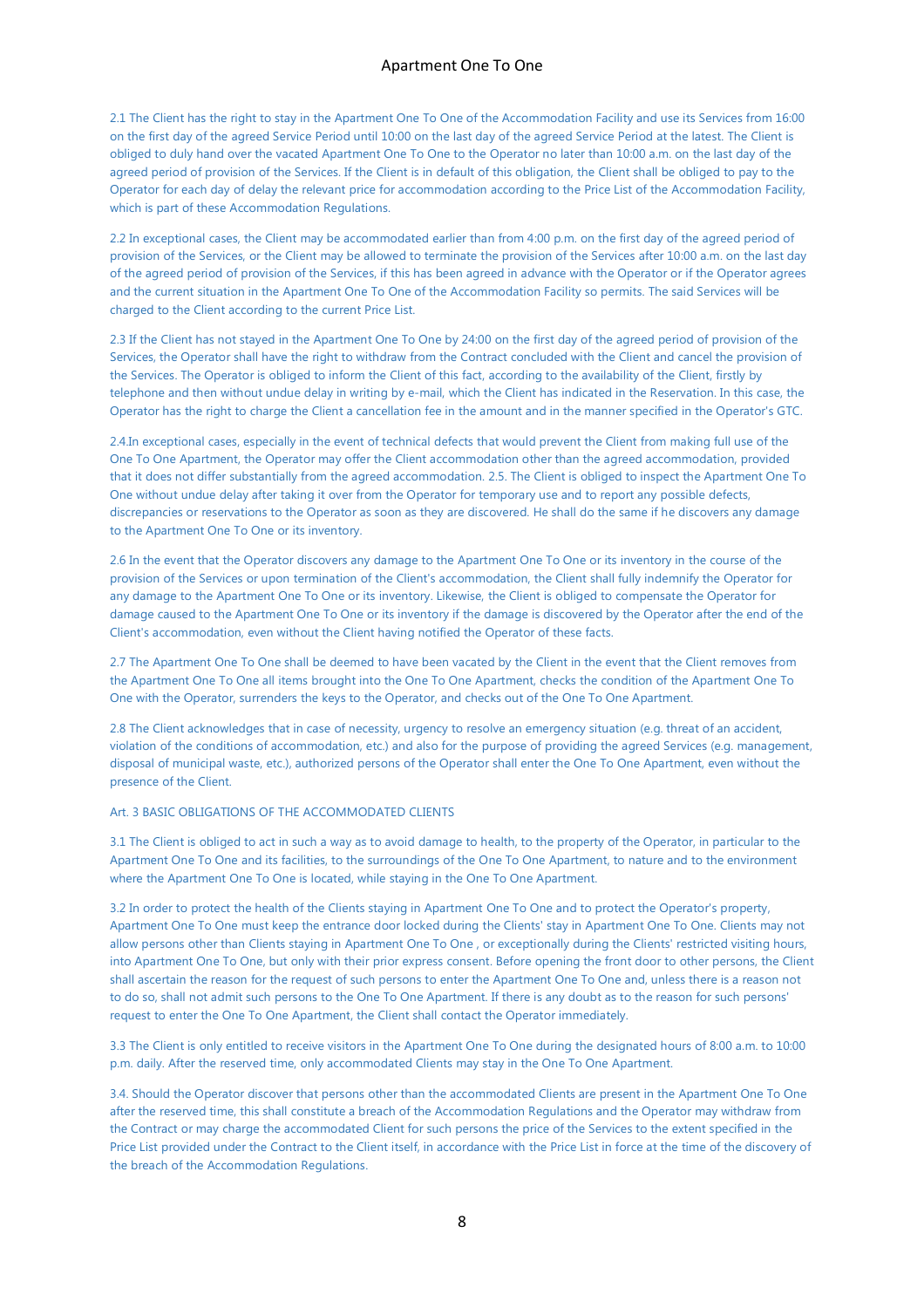3.5 Between the hours of 10:00 p.m. and 6:00 a.m., Clients are obliged to observe night-time quiet hours.

3.6 In the Apartment One To One and on the land adjacent to the One To One Apartment, the Client may not, without the Operator's consent, move the interior and exterior furnishings (understood to mean the furniture with which the Apartment One To One is equipped and any technical equipment and furnishings belonging to the One To One Apartment, including the balcony, etc.

3.7 The Client may not take outside the Apartment One To One the linen with which the Apartment One To One is equipped (bed linen, towels and towels).

3.8 Only the electrical appliances with which the Apartment One To One is equipped and installed in the Apartment One To One may be used in the One To One Apartment. The Client is strictly forbidden to use his/her own electrical appliances in Apartment One To One. This prohibition does not only apply to portable technical devices used for the Client's personal hygiene (understood to be a shaver, hair dryer, electric toothbrush, etc.) and chargers for common consumer devices (understood to be a mobile phone, laptop, etc.), which must be in perfect technical condition, otherwise the Client will be liable for any damage caused.

3.9 In the event of a fire, the Client is obliged to follow the relevant fire safety guidelines and instructions of the Operator and, upon the arrival of the fire protection unit, the instructions of the commander of the intervention. Fire hydrant and fire extinguishers are located in the connecting corridors of the apartment building. In case of danger, Clients are required to leave the Apartment One To One by the nearest and safest means possible.

3.10 Clients who are the legal guardians of children cannot leave children under the age of 14 years without adult supervision for safety reasons, either in Apartment One To One or within the outside area of Apartment One To One. The legal guardian is responsible for the child and his/her actions in accordance with the relevant legislation of the Slovak Republic, and in the event that the child causes damage to the Operator, the legal guardian is obliged to compensate the Operator for the damage in its entirety.

3.11 Smoking and the use of open flames is strictly prohibited in the One To One Apartment. If the Client becomes ill or is injured, the Client is obliged to summon first aid by telephone and at the same time immediately inform the Operator, who will provide assistance in providing first aid or in transporting the Client to hospital or arrange for first aid to be provided or transported to hospital.

3.12 It is strictly forbidden to bring or keep any animals in the One To One Apartment.

3.13 Before leaving One To One Apartment, the Client shall: a) properly turn off the taps, b) turn off the lights in One To One Apartment, c) turn off all electrical appliances located in One To One Apartment, d) close all windows in One To One Apartment, e) close and lock the entrance door to Apartment One To One and properly store the key and prevent its loss.

3.14 In the event of loss of the key to the One To One Apartment, the Client shall immediately inform the Operator of this fact and wait in or near the Apartment One To One for the Operator to arrive. In case of loss of the key, the Client is obliged to pay the Operator a compensation of EUR 5.00.

3.15. The Client is obliged to sort municipal waste to the extent determined by the Operator, and the Client is obliged to use the waste bins provided in the Apartment One To One or the waste bins belonging to the Apartment One To One for waste storage.

Art. 4 LIABILITY FOR BREACH OF THE ACCOMMODATION REGULATIONS CONTRACTUAL PENALTIES

4.1 The Operator is entitled to withdraw from the Contract concluded with the Client as a result of a gross breach (hereinafter referred to as "serious breach") of these Accommodation Regulations in accordance with the GTC. In the event of withdrawal from the Contract for such reason, the Operator shall be entitled to charge the Client a cancellation fee in the amount and in the manner specified in the Operator's GTC.

4.2. A serious breach of these Accommodation Regulations shall be understood in particular as a breach of the prohibition: a) Receiving visitors and staying in the Apartment One To One outside the reserved time, b) respecting the night-time quiet as defined in these Accommodation Regulations, c) relocating the interior and exterior furnishings of the One To One Apartment, d) use of their own electrical appliances except those permitted by the Accommodation Regulations, e) smoking or handling open flames in the One To One Apartment, f) bringing or keeping any animals in the One To One Apartment, g) breach of any of the Client's obligations upon leaving the One To One Apartment.

4.3 For breach of the Client's obligations set out in these Accommodation Regulations, the Operator shall be entitled to require the Client to pay a contractual penalty, namely: a) For breach of any of the obligations set out in these Accommodation Regulations in the amount of EUR 100.00 for each individual case. 4.4 The relevant provisions of the GTC shall apply to the procedure for withdrawal from the Contract.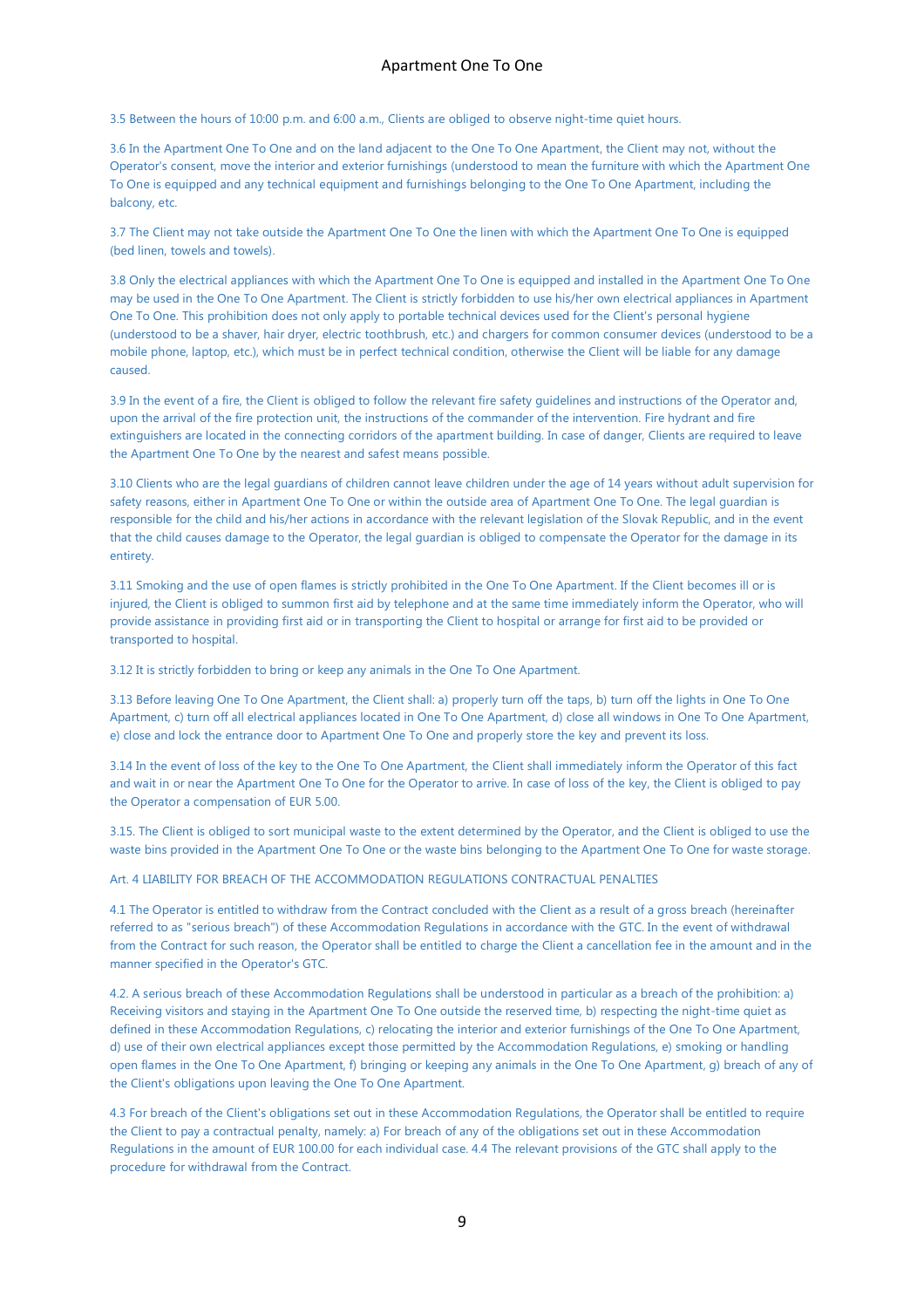Art. 5 LIABILITY FOR DAMAGE TO THINGS CARRIED IN 5.1 The Operator's liability for damage to things brought into the Apartment One To One by the Client or brought into the Apartment One To One for the Client is regulated in the GTC.

5.2 The Operator does not under the T&Cs perform special custody for Clients and does not accept any items from Clients for special custody.

5.5 The right to compensation for damage, if caused by the Operator, must be exercised by the Client with the Operator without undue delay after the damage has been discovered by the Client, and this right shall lapse if it has not been exercised no later than the 15th day after the day on which the injured Client became aware of the damage.

5.6 The Operator shall not be liable for any damage or theft of the Client's motor vehicle, including its parts and accessories (roof boxes, bike racks, etc.) or any items contained in the motor vehicle parked in the parking lot in front of the Accommodation Facility, as it is not a secure parking lot and there is no contract between the Client and the Operator for the safekeeping or storage of the motor vehicle.

Art. 6 FINAL PROVISIONS

6.1 The Accommodation Regulations and the legal relations arising on their basis are governed by the laws of the Slovak Republic and the Slovak version of these GTC is the original one.

6.2 Should any provision of these Accommodation Regulations be or become invalid, ineffective or unenforceable, such invalidity, ineffectiveness or unenforceability shall not affect the other provisions of these Accommodation Regulations.

6.3 The competent court of the Slovak Republic shall have exclusive jurisdiction to settle any disputes arising out of these Accommodation Regulations.

6.4 These Accommodation Regulations shall enter into force on the date of issue and shall come into force on 15.5.2022.

6.5 The Price List of Services is a part of the Accommodation Regulations pursuant to Section 754(2) of the Civil Code.

In Štúrovo on 15.5.2022

On behalf of the Operator: ............................................................... Ľubomír Balogač

Eubomír Balogač Cae To One<br>THK 35<br>Banská Esperius 37404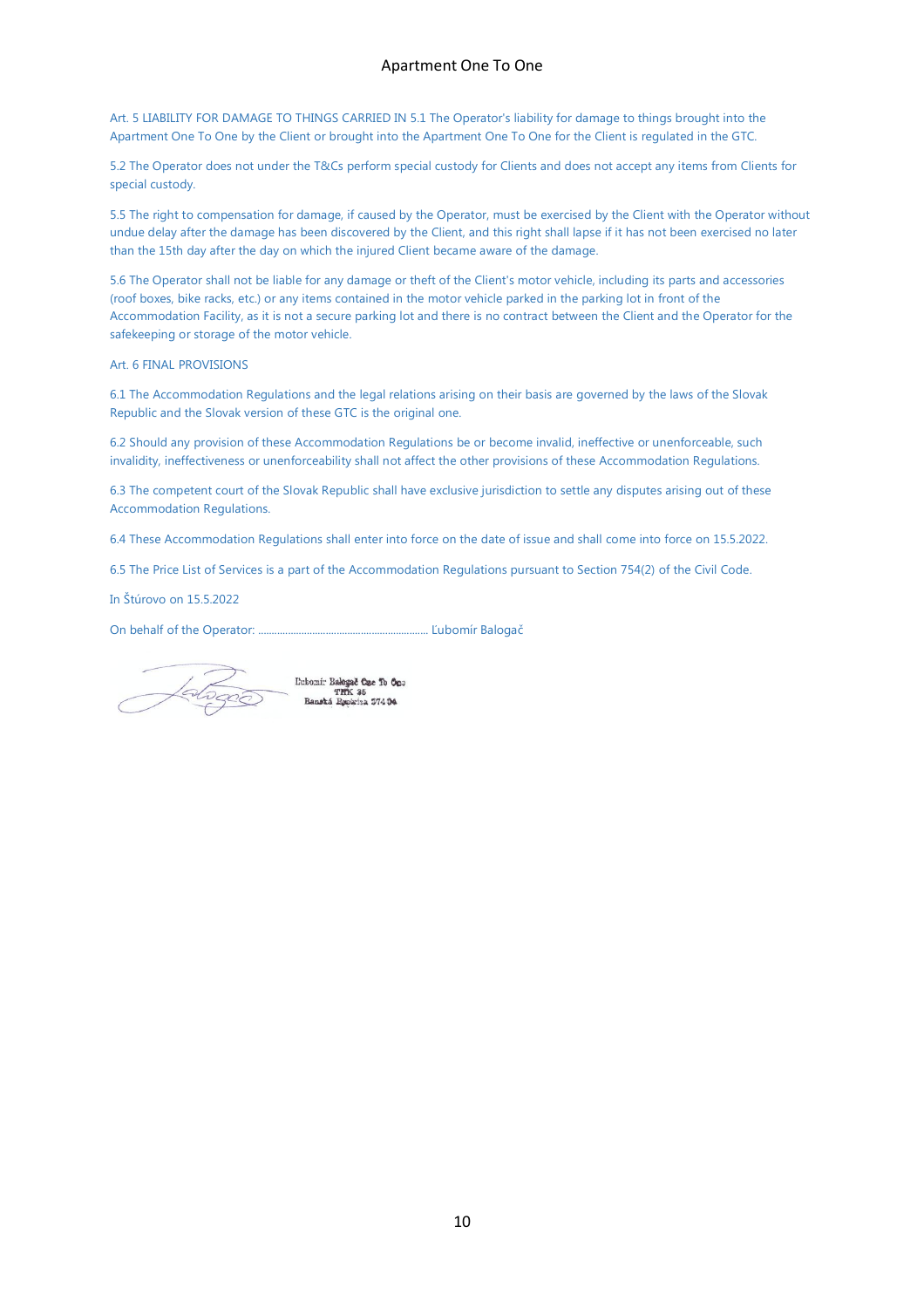# COMPLAINT REGULATIONS

#### of the accommodation facility Apartment One To One, Bruntálska 3360/2, 943 01 Štúrovo

In order to ensure a quick and correct procedure for handling complaints in the accommodation facilities of the operator Ľubomír Balogač One To One is valid in accordance with the relevant provisions of Act No. 250/2007 Coll. on the protection of the Client, this Complaints Procedure:

#### Art. 1 Right to claim services

If the Client discovers that the provided accommodation services or related services have a defect (they are of lower quality or lower scope than previously agreed or as is customary), the Client has the right to make a complaint. The Client has the right to complain about any deficiencies in the services provided, including the right to have them removed, replaced, supplemented, or to have a new service provided or a reasonable discount on the agreed price of the services paid for.

#### Art. 2 Application of the complaint

If the Client discovers that the accommodation service provided is defective, he must exercise his right with the responsible accommodation officer or an employee authorised by him immediately and without undue delay at the establishment where the service was provided; his right shall lapse if it has not been exercised by the 15th day after the day on which the injured Client became aware of the damage. When making a claim, the Client shall provide proof of the services provided, proof of payment for the services whose defect is claimed. If the nature of the claimed service requires it, the Client must also present the item whose defect is claimed when making a claim.

#### Art. 3 Responsibility of the organisation

Complaints shall be handled by the Operator or by the employee in charge of the accommodation, who shall examine the complaint and decide on the manner of its handling. If it is not possible to settle the complaint by agreement, the Operator or the employee authorised by him is obliged to draw up a record of the complaint with the Client. In the record, the Client shall indicate the exact designation of the service provided, the time when the service was provided and a description of the claimed deficiency.

The Operator or the employee authorized by him/her shall decide on the validity of the complaint of deficiencies immediately, in complex cases no later than within 3 working days. This time limit does not include the time required for a professional assessment of the defect. However, the processing of the complaint may not take longer than 30 days. After the expiry of this period, the Client shall have the same rights as if it were a defect that could not be rectified.

The accommodation officer is obliged to issue a confirmation to the Client when the complaint is made. The Operator or the employee responsible for the accommodation authorised by the Operator shall issue a written document stating that the complaint has been settled within 30 days of the date of the complaint.

If the Client is not satisfied with the handling of the complaint, he/she may exercise his/her right in court.

#### Art. 4 Remediable defects in the service provided

In the field of accommodation services, the Client has the right to free, proper and timely elimination of deficiencies, i.e. replacement or supplementation of minor equipment within the scope of Decree of the Ministry of Health of the Slovak Republic No. 125/1995 Coll.

## Art. 5 Irremediable defects in the service provided